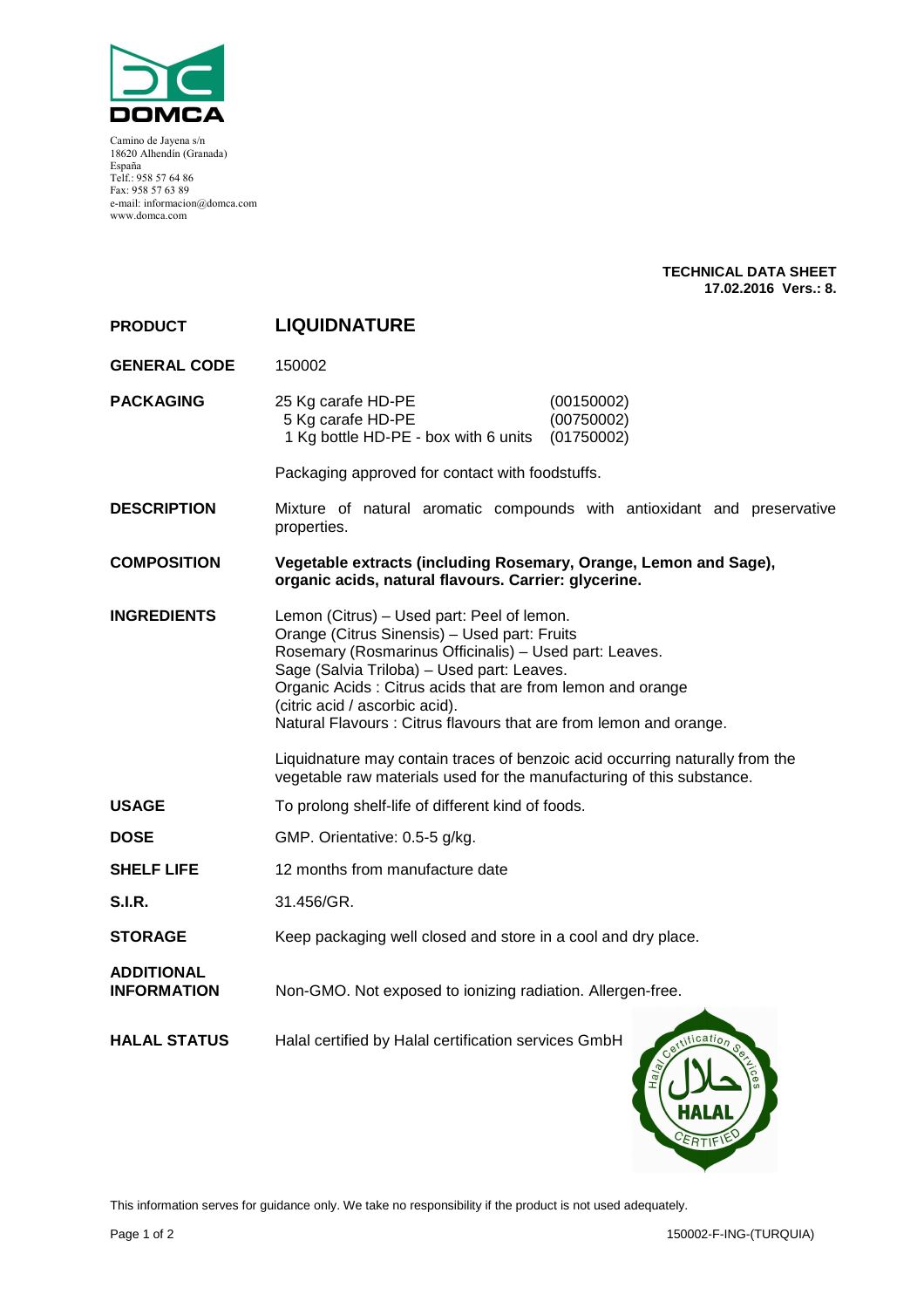

Camino de Jayena s/n 18620 Alhendín (Granada) España Telf.: 958 57 64 86 Fax: 958 57 63 89 e-mail: informacion@domca.com www.domca.com

### **SPECIFICATIONS OF DELIVERY**

Values determined for each batch

Aspect<br>
Colour (Gardner) Colour (Gardner) Viscosity (LVDV  $H$ , sp 2/60, 25°C) < 75 cP pH (25ºC) < 2,0

Amber – yellowish

**Remark:** The colour intensity of this product may change from one manufacture to another. Such change DOES NOT AFFECT NEITHER THE EFFECTIVENESS, NOR THE QUALITY OF THE PRODUCT.

This information serves for guidance only. We take no responsibility if the product is not used adequately.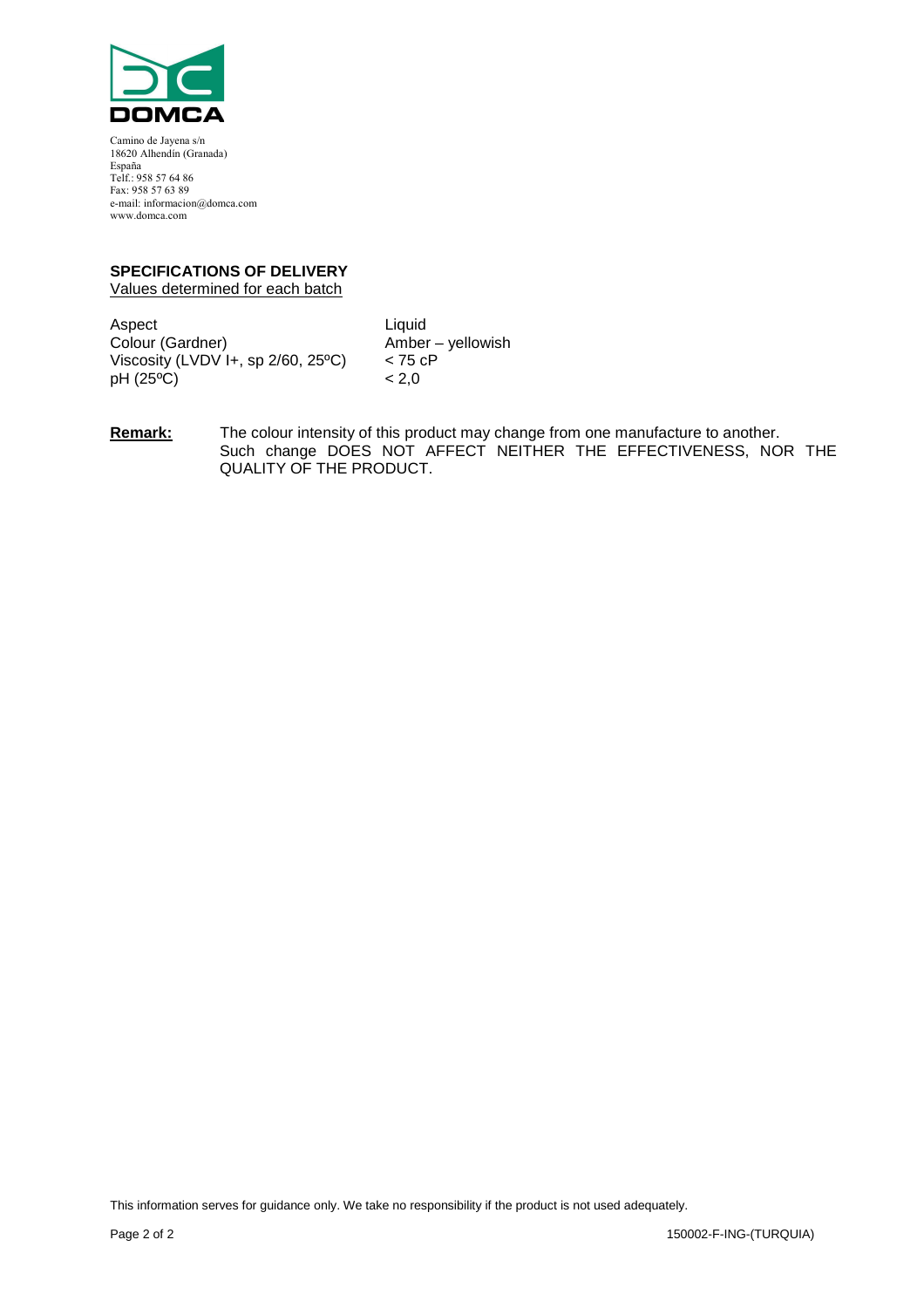

#### **SAYI KONU** : İTHALAT

## DİATEK DİAGNOSTİK ÜRÜNLER TEKNİK DANIŞMANLIK DIŞ TİC VE SAN LTD ŞTİ

KOZYATAGI MAH.DEGİRMEN SOK.CEMAL BEY İŞ HANI ŞAŞMAZ SİT.A BLOK N0-11 D.39-42 KADIKÖY İSTANBUL

13.11.2014 İlgi : tarih ve 228977 sayılı dilekçeniz

firmasınca beyan İthali/Geçici ithali yapılmak üzere DİATEK DİAGNOSTİK ÜRÜNLER TEKNİK DANIŞMANLIK DIŞ TİC VE SAN LTD ŞTİ edilen ve aşağıda bilgileri yer alan ürünün /ürünlerin İlgili mevzuata göre yapılan denetimlerde Gıda, Tarım ve Hayvancılık Bakanlığı'nın Kontrolüne Tabi Ürünlerin İthalat Denetimi Tebliği (Ürün Güvenliği ve Denetimi : 2014/5) çerçevesinde ithali / geçici ithali uygundur.

Bu uygunluk yazısı 45 gün süre ile geçerlidir.<sup>(3)</sup>

Bilgilerini ve gereğini rica ederim.

ALO GIDA

Il Müdürü a. Gıda ve Yern Şube Müdürü

| <b>Belge Cinsi</b> | <b>Belge Tarihi</b> | <b>Belge No</b> | <b>Urün</b> Adı            | <b>GTIP</b>  |
|--------------------|---------------------|-----------------|----------------------------|--------------|
| Antrepo beyani     | 10.11.2014          | AN167885        | LIQUID NATURE(DOĞAL AROMA) | 382490979068 |

| Ürün Miktarı | Fatura tarihi | Fatura No | Sarj No <sup>(4)</sup> | Son Kullanım Tarihi |
|--------------|---------------|-----------|------------------------|---------------------|
| 850 KG       | 28.10.2014    | 1430      |                        |                     |



Adres: Bağdat Cad. No:307 - 309 Tel: 0216 468 21 00/6 hat Faks: 0216 467 23 85 Erenköy / İSTANBUL  $174$ 

<sup>3</sup> Ek-3 ve Ek-7 listeler kapsamıürünler için geçerli değildir.

<sup>4</sup> Ek-4 Ek-5 ve Ek-6 listeler kapsamı ürünler için geçerlidir.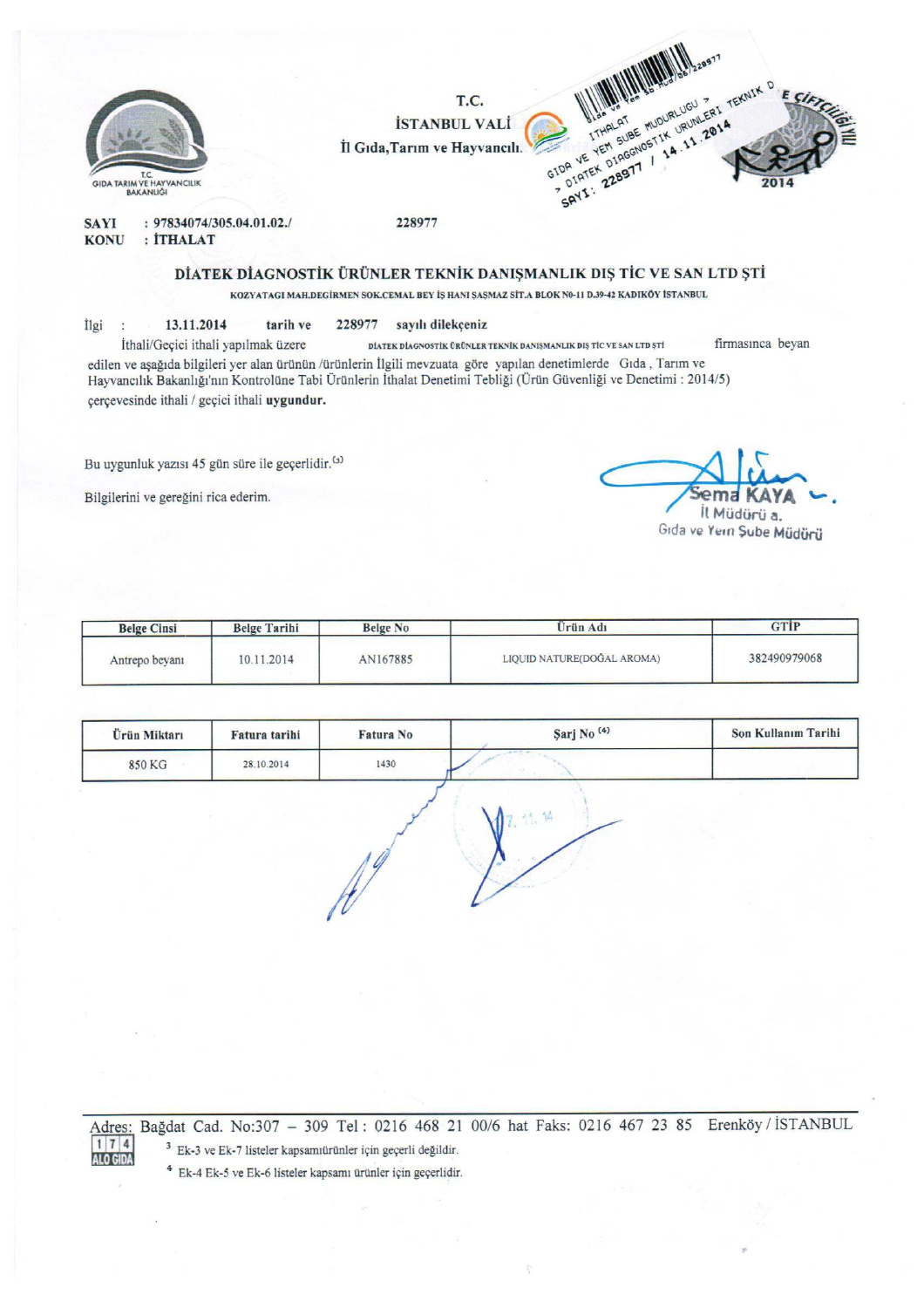## LOGO **EK1** İSPANYA KRALLIĞI

Seri: 01/08 No: 059600

# Gıda Ürünleri İhracatı için Sağlık Sertifikası

Serviceo Audoluz de Solud, Fuuto de Audolucia

| ı. | Ürün Tanımlaması                                                                         |                                                                                  |
|----|------------------------------------------------------------------------------------------|----------------------------------------------------------------------------------|
|    | Ürün Adı:                                                                                | <b>LIQUID NATURE</b>                                                             |
|    | <b>Bilimsel Adı:</b>                                                                     |                                                                                  |
|    | <b>Ticari Adı:</b>                                                                       | 2 palet, 34 Garrafas de 25 kg cada und                                           |
|    | Koruma Şekli:                                                                            |                                                                                  |
|    | Paketleme Türü ve Formatı:                                                               | 25 kilogramlık 34 torba Polietilen Alta<br>Deuridad                              |
|    | Pakette Görülen Ticari Marka:                                                            | <b>DOMCA</b>                                                                     |
|    | Paket Sayısı:                                                                            | 2 Palet                                                                          |
|    | Net Ağırlık:                                                                             | 850 kg                                                                           |
|    | Parti No (1):                                                                            | 14/2                                                                             |
|    | Dondurulma Tarihi (1):                                                                   | -----                                                                            |
|    | Son Kullanma Tarihi:                                                                     | 24 Ekim 2015                                                                     |
| П. | Ürün Çıkış Yeri                                                                          |                                                                                  |
|    | Menşei Ülkesi:                                                                           | İspanya                                                                          |
|    | İhracatla ilgili Sağlık Kuruluşu Kontrol Adresi: DOMCA S.A.U. Camino de Jayena 82, 18620 |                                                                                  |
|    |                                                                                          | Alhendin/Granada Posta kodu: 31456/GR                                            |
|    | Mal gönderenin Adı ve Adresi:                                                            | DOMCA S.A.U. Camino de Jayena 82, 18620<br>Alhendin/Granada Posta kodu: 31456/GR |
| Ш. | Ürün Varış Yeri                                                                          |                                                                                  |
|    | Gideceği Ülke:                                                                           | Türkiye                                                                          |
|    | Mal alanın Adı ve Adresi:                                                                | DIATEK DIAGNOSTIK ÜRÜNLER TEKNIK                                                 |
|    |                                                                                          | DANIŞMANLIK DIŞ TİCARET VE SANAYİ LTD.                                           |
|    |                                                                                          | ŞTİ., Değirmen Sok., Şaşmaz Sitesi, Cemal Bey                                    |
|    |                                                                                          | İş Hanı, A Blok, No: 11/39-42 K: 10 34742                                        |
|    |                                                                                          | Kozyatağı, Kadıköy İstanbul / Türkiye                                            |
|    | Ulaşım (2):                                                                              | Karayolu                                                                         |
|    | Resmi Mühür (1):                                                                         | ------                                                                           |
|    |                                                                                          |                                                                                  |

(1) Yalnızca uygun bulduğunuzda doldurunuz.

Yetkili merci:

- (2) Vagonların, konteynırların, kamyonların kayıt numaralarını; uçaklar için uçuş numaralarını; gemi isimlerini belirtiniz.
- (3) Sadece konsinye mal alan ülke, paragrafta belirtilen ihtiyaçlar beyanından farklı taleplerde bulunduğu zaman doldurunuz. Bunun dışında tüm boşluğu çiziniz.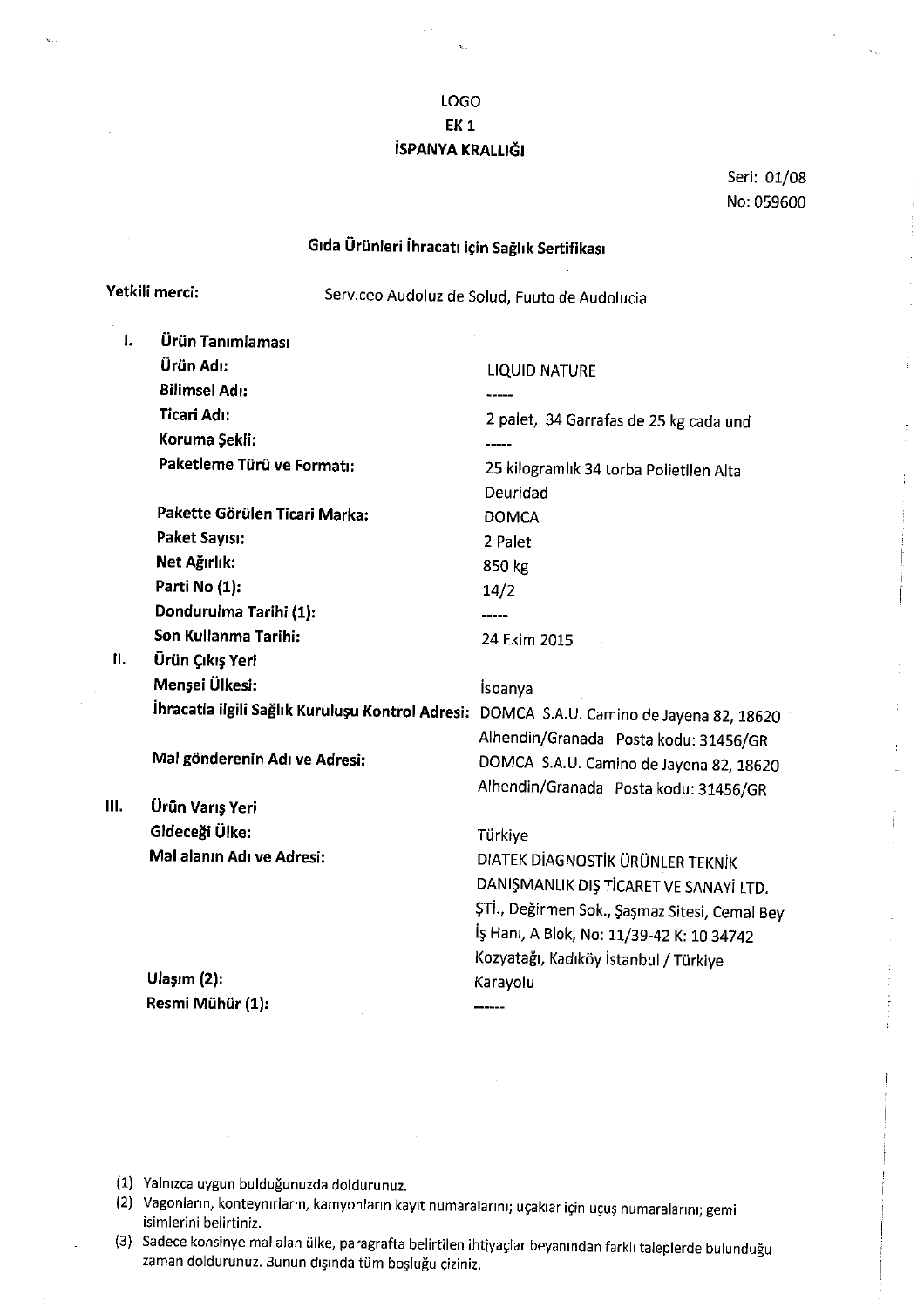



# **ADDITIONAL TECHNICAL INFORMATION**

## **CODE 150002**

# **LIQUIDNATURE**

#### **DESCRIPTION**

Mixture of natural aromatic compounds with antioxidant and preservative properties.

#### **COMPOSITION**

Vegetable extracts (including Rosemary, Orange, Lemon and Sage), organic acids, natural flavours. Carrier: glycerine.

#### **INGREDIENTS**

Lemon (Citrus) – Used part: Peel of lemon. Orange (Citrus Sinensis) – Used part: Fruit. Rosemary (Rosmarinus Officinalis) – Used part: Leaves. Sage (Salvia Triloba) – Used part: Leaves. Organic Acids : Citrus acids that are from lemon and orange (citric acid / ascorbic acid). Natural Flavours : Citrus flavours that are from lemon and orange.

Liquidnature may contain traces of benzoic acid occurring naturally from the vegetable raw materials used for the manufacturing of this substance.

#### **ALLERGENS AND OTHER INFORMATION REFERED TO LABELING:**

#### **Gluten**

This product is **GLUTEN FREE** as contemplated by the current European legislation: Commission Directive 2007/68/CE amending Annex III a to Directive 2000/13/EC of the European Parliament and of the Council as regards certain food ingredients.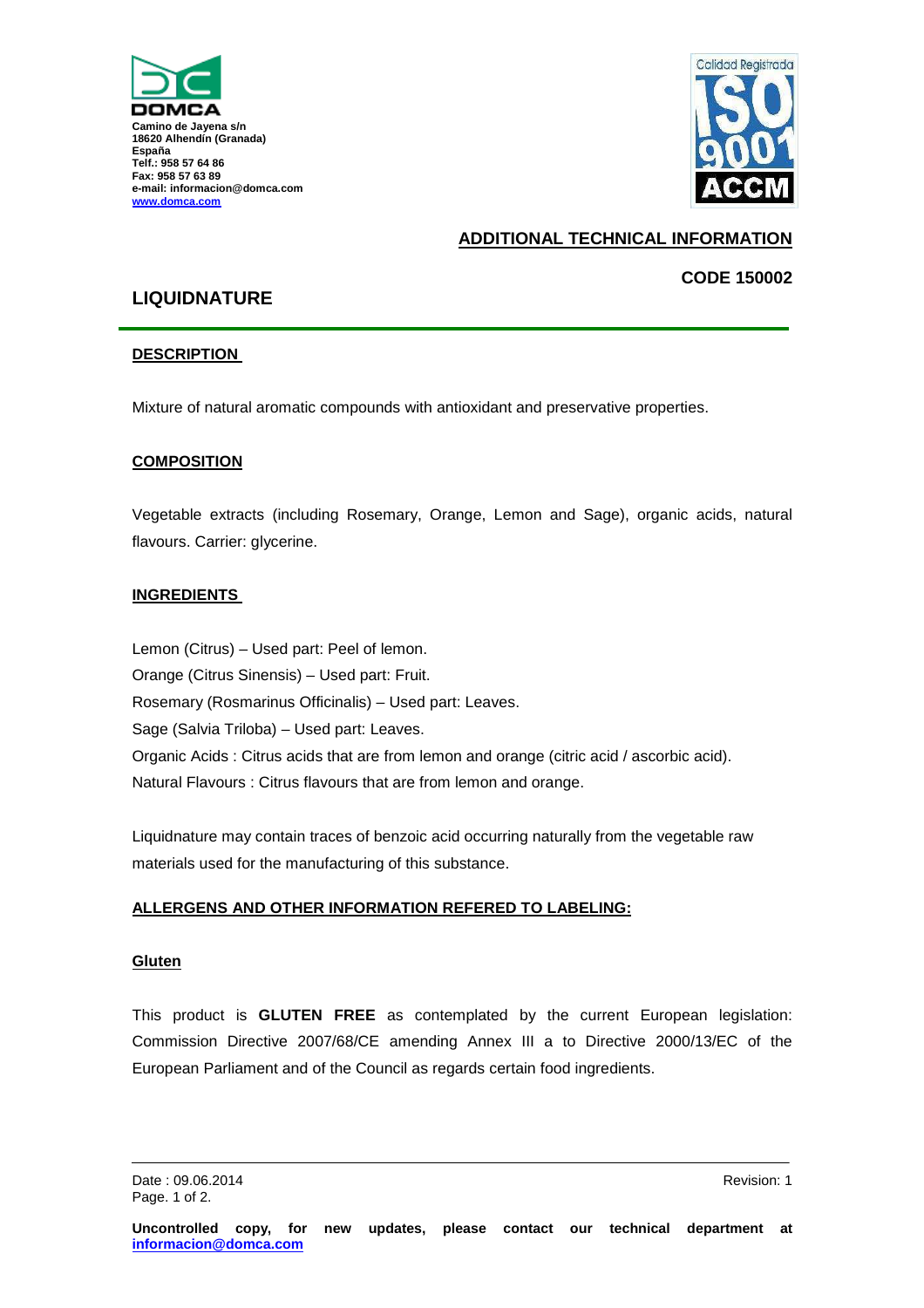



#### **Other allergens**

This product is **FREE FROM ANY ALLERGENIC SUBSTANCE** according to the current legislation,

COMMISSION DIRECTIVE 2008/5/EC, of 30 January 2008, concerning the compulsory indication on the labelling of certain foodstuffs of particulars other than those provided for in Directive 2000/13/EC of the European Parliament and of the Council.

Royal Decree 1245/2008, of 18<sup>th</sup> July, amending the general rules on labelling, presentation and advertising of foodstuffs, approved by Royal Decree 1334/1999, of July 31<sup>st</sup>.

#### **Genetically Modified Organisms**

This product is **FREE OF GENETICALLY MODIFIED ORGANISMS** and therefore is not subject to specific labelling as GM, according to EC regulation 1829/2003 and 1830/2003.

#### **Irradiation**

Both this product and its raw materials are FREE FROM IRRADIATION and therefore not subject to specific labelling according to the current legislation. Royal Decree 348/2001, of April 4, 2001, which regulates the manufacture, marketing and imports of foods and food ingredients treated with irradiation.

#### **Pesticides**

This product has been produced from fruits and vegetables which have not been treated with pesticides.

#### **ORIGIN**

DOMCA, S.A.U. certifies that the above product is manufactured in Spain with raw materials of European origin.

### **Product manufactured in Spain by DOMCA, S.A.U. S.R.I.: 31.456/GR**

Date : 09.06.2014 Revision: 1 Page. 2 of 2.

**Uncontrolled copy, for new updates, please contact our technical department at informacion@domca.com**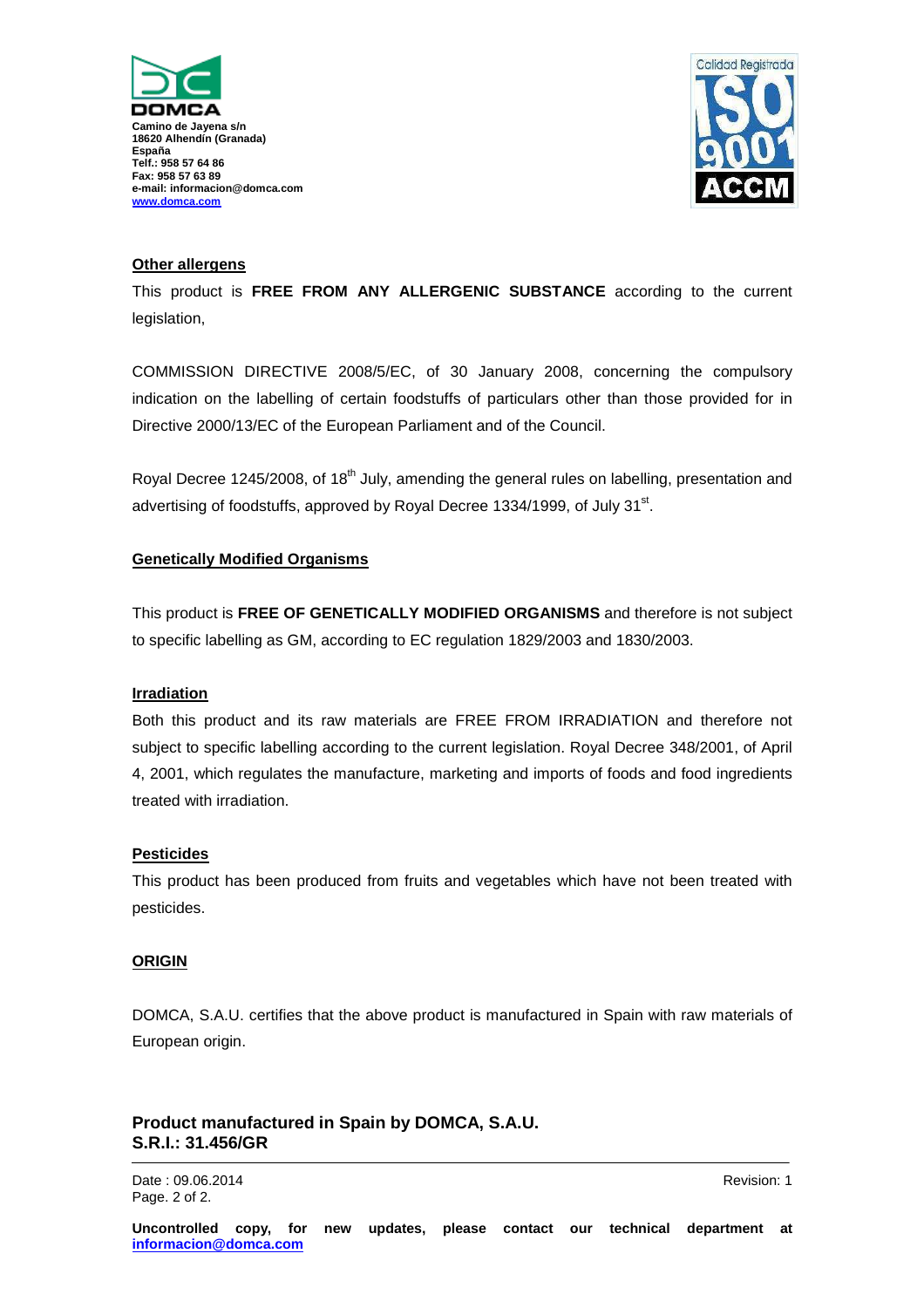

**Signature** 

*Presidente* 

 *Dr. Said Ratbi Bali* 

In Valencia, July 31 2019

# **HALAL CERTIFICATE**

*Halal Food & Quality*, holder of The Brand of Guarantee Halal in the Spanish Patent and Trademark Office (OEPM) with number M-3045430 in the Ministry of Energy, Tourism and the Digital Agenda:

# **CERTIFY THAT THE COMPANY: DOMCA, S.A.U.**

| <b>Audited plant</b>                                  | <b>Plant sanitary registration</b> |
|-------------------------------------------------------|------------------------------------|
| Camino de Jayena 82.18620. Alhendin - Granada. España | 31.456/GR                          |

**SATISFIES THE RELIGIOUS REQUIREMENTS OF THE ISLAMIC LAW COLLECTED IN THE HALAL CERTIFICATION SCHEME OF HF&Q IN THE FOLLOWING SCOPE L (***Chemistry and Biochemistry manufacture: additives, nutritional supplements, cleaning agents, processing aids and microorganisms.***) ACCORDING TO GSO 2055-2: 2015 & ISO/IEC 17065: 2012.** 

**AUDITED PROCESS:** *Manufacture, packing and distribution of additives and nutritional supplements.* **(SEE ANNEX I)** 

**With certificate number:** *HFQ-INC-236/2019-31-160/GR*





 **Products, processes and services mentioned in this Halal certificate are in accordance with the halal certification scheme of HF&Q based in ISO/IEC17065:2012 and GSO 2055-2:2015.** 

# *Certificate valid until,* **July 30***, 20***20**

*This certificate is the property of Halal Food & Quality and must be returned if required.* 

Parque Tecnológico de Paterna, Ronda Narcis Monturiol 4, A209 C.P. 46980 Paterna (Valencia) **P a g e 1 / 2**  $\bigcirc$  (+34) 961 039 443  $\bullet$  (+34) 634 477 148  $\Box$ info@halalfoodquality.com **EWww.halalfoodquality.com**